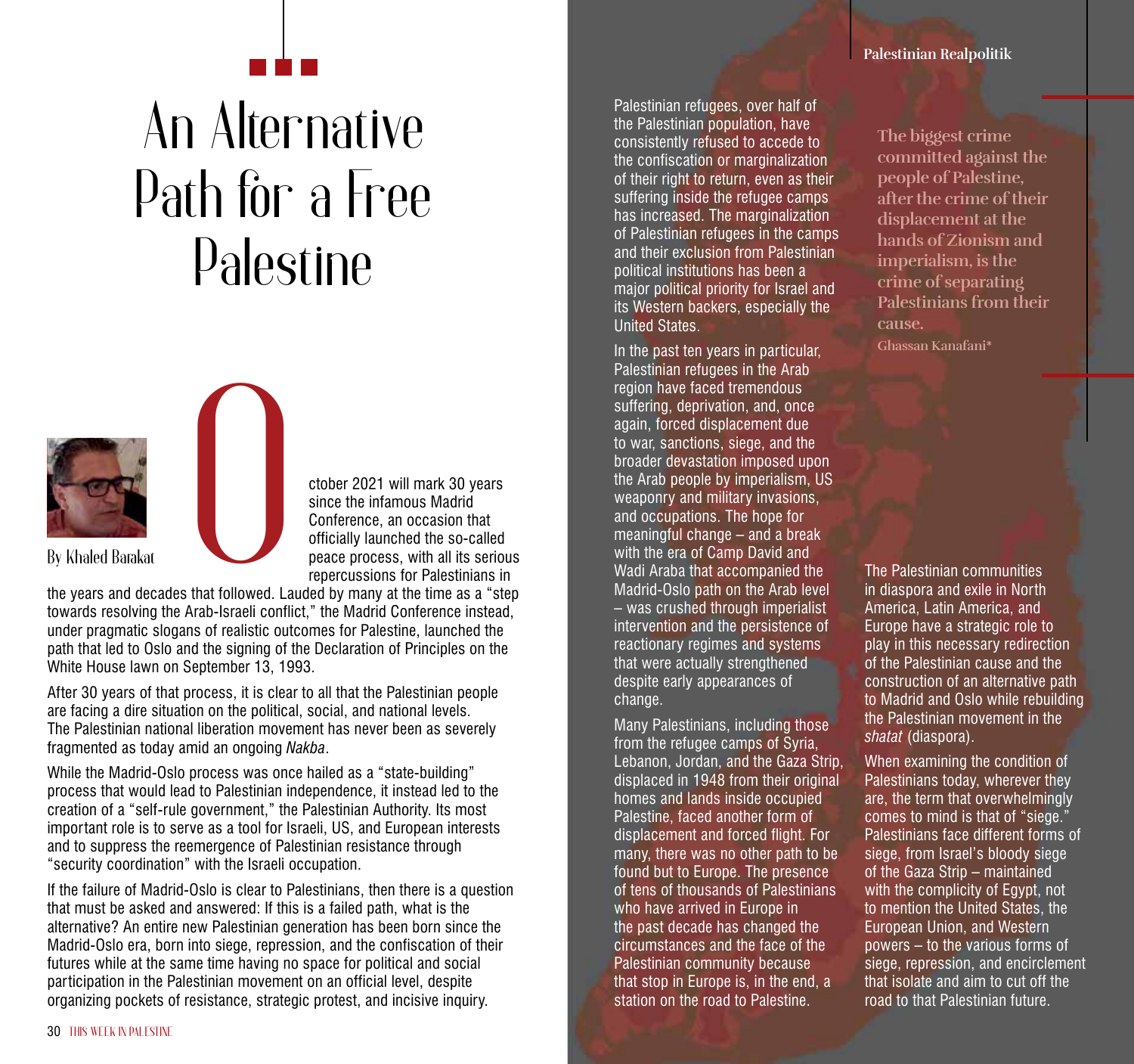**Palestinian Realpolitik**

The Masar Badil, or Alternative Palestinian Path, initiative is preparing to organize a conference to be convened once again in Madrid, on the 30<sup>th</sup> anniversary of the initial Madrid Conference, in order to reject everything that the prior gathering embodied and has meant for the Palestinian people. Of course, a conference alone will not be sufficient to set right the Palestinian political compass and restructure the necessary frameworks to allow Palestinians to reclaim their rightful voice. action, and leadership of their liberation movement.

When we look at the Madrid Conference of 30 years ago, however, we also see that this was not, in reality, simply a conference but a manifestation of political power. Likewise, this initiative also goes beyond a conference – or, in reality, multiple popular gatherings and conferences – to declare, in Madrid, an alternative path for the Palestinian people and their movement that is specifically an alternative to the path of the Madrid Conference of 1991, the Oslo Accords of 1993, and all that has followed.

In response to this era of siege, the Masar Badil, with the strong leadership of Palestinian women and youth, aims to present not only a political alternative to the Madrid-Oslo era but also a cultural, social, and economic alternative through which Palestinians may regain their strength, resistance, and revolutionary unity, finding freedom for the prisoners and justice for the martyrs of Palestine.

Some may ask why we seek an alternative when a Palestinian political system and organizations already exist, although they remain mired in many ways in the Madrid-Oslo track. The Masar Badil aims to present a clear, revolutionary, leftist vision for the future of Palestine, that aligns itself with the popular classes and the struggling peoples of the region and of the world.

This alternative path is not an alternative to the Palestinian national liberation movement or to the Palestinian National Charter of 1968 or of 1964; instead, this is an alternative that bases itself upon the revival and reinstitution of that legitimate charter for the future and vision of the Palestinian people toward liberation and return. This project must embrace all forms of resistance that are part of the Palestinian national consensus, to move decisively to advance the liberation of Palestine.

The full shape that this alternative path will take must be determined by the conference itself, but from the discussions taking place within and outside the preparatory committee, which have included dozens of virtual meetings with Palestinian communities around the world, we expect this conference to launch a new Palestinian popular movement. This movement will focus on building bridges between various Palestinian communities in exile and Palestinians inside Palestine, especially in occupied 1948 Palestine.

This alternative path finds common cause with the Black liberation movement, with the left and progressive forces of Latin America, and with the political prisoners who seek justice and liberation, from Turkey to the Philippines to Colombia.



This formation will also focus on launching a boycott movement in which Palestinians in exile and diaspora take a leadership role, directly linked to Palestinian rights, especially the right to return. Third, it will intensify our campaigns targeting all complicit governments, corporations, and entities that support the crimes of the occupation, mobilizing broad, popular Palestinian participation.

The Palestinian Authority's embassies are failing in their responsibilities to support the rights of the Palestinian people, especially

the liberation of Palestinian prisoners. Building an alternative means supporting groups that are leading these campaigns, such as the Samidoun Network and other organizations around the world.

This also requires building a network of Palestinian communitybased organizations, providing the basis for unifying and reasserting the Palestinian popular unions, in the student movement, among Palestinian engineers, teachers, doctors, artists, writers, and workers, in order to release the vast collective Palestinian capabilities